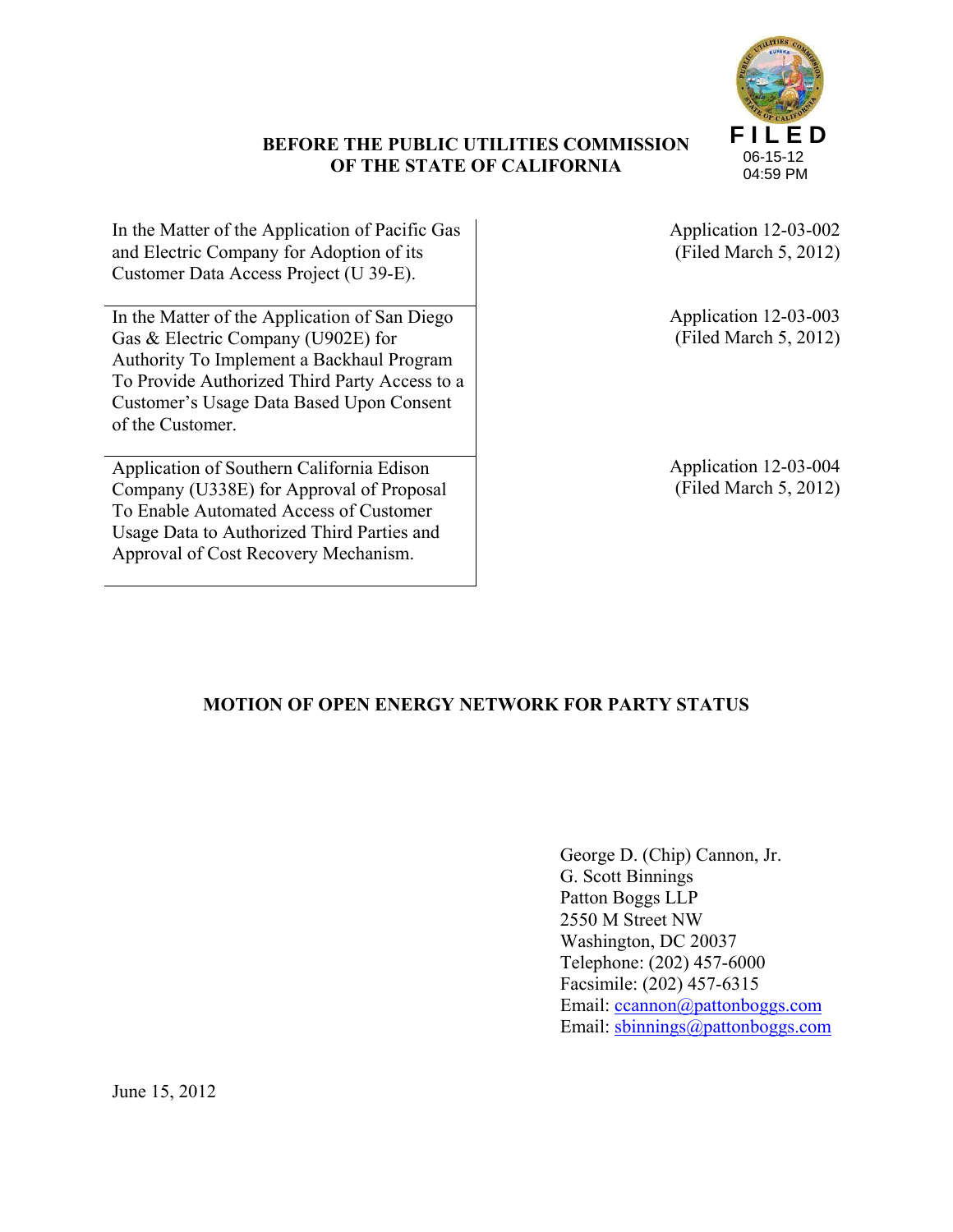## **BEFORE THE PUBLIC UTILITIES COMMISSION OF THE STATE OF CALIFORNIA**

In the Matter of the Application of Pacific Gas and Electric Company for Adoption of its Customer Data Access Project (U 39-E).

In the Matter of the Application of San Diego Gas & Electric Company (U902E) for Authority To Implement a Backhaul Program To Provide Authorized Third Party Access to a Customer's Usage Data Based Upon Consent of the Customer.

Application of Southern California Edison Company (U338E) for Approval of Proposal To Enable Automated Access of Customer Usage Data to Authorized Third Parties and Approval of Cost Recovery Mechanism.

Application 12-03-002 (Filed March 5, 2012)

Application 12-03-003 (Filed March 5, 2012)

Application 12-03-004 (Filed March 5, 2012)

## **MOTION OF OPEN ENERGY NETWORK FOR PARTY STATUS**

The Open Energy Network ("OPEN")<sup>1</sup> respectfully moves for party status in the abovecaptioned consolidated proceeding (A.12-03-002, A.12-03-003, and A.12-03-004) of the Public Utilities Commission of the State of California (the "Commission"). This Motion is filed and served pursuant to Rule 1.4(a)(4) of the Commission's Rules of Practice and Procedure.

## **I. DESCRIPTION OF OPEN ENERGY NETWORK (Rule 1.4(b)(1))**

OPEN is a network of entrepreneurial businesses, regulatory stakeholders, and energy policy advocates dedicated to establishing a clean energy future that promotes and encourages innovation for the benefit of consumers. OPEN believes that policies that enable engaged

<sup>&</sup>lt;u>1</u>  $^1$  A list of OPEN's members is attached to this Motion. OPEN is an advocacy organization representing many individual companies and organizations. OPEN's positions represent the views of its collective membership, but may not represent the views of any individual member.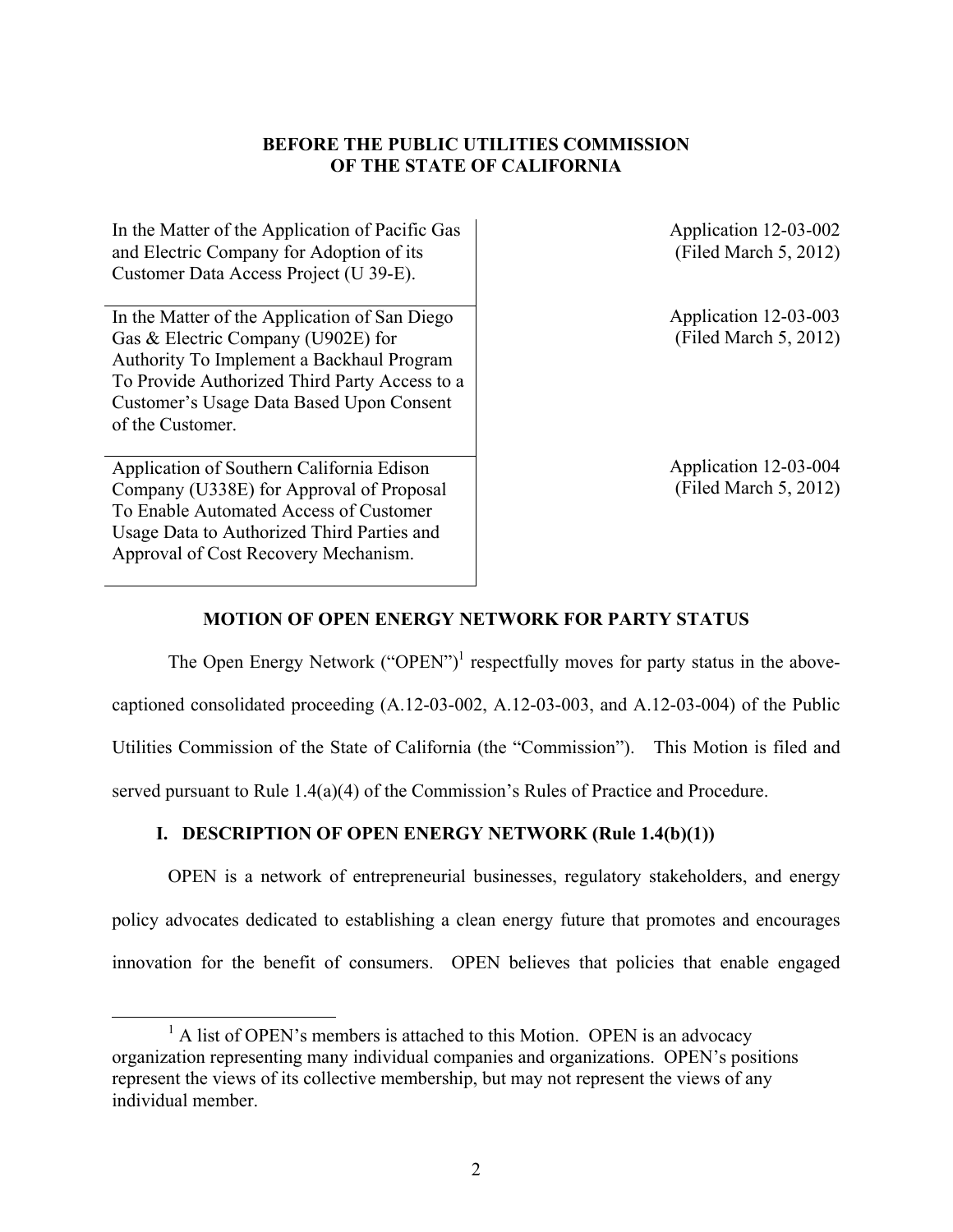consumers with open access to information, technologies, and services will best drive investment in innovation and efficiency in the U.S. residential and commercial energy markets. To that end, OPEN advocates at the state and federal levels for regulatory and legislative policies that maximize customer access to advanced meter data, innovative technologies, market price signals and market services payments, and energy services on the consumer or customer side of the electric meter.

#### **II. OPEN'S INTEREST IN THIS PROCEEDING (Rule 1.4(b)(2))**

OPEN's members offer a wide variety of advanced energy technologies and services to customers in residential and commercial energy markets, including in California. The applications filed in this proceeding raise important issues surrounding customer access to energy data, including the proper timeframe for implementing GreenButton and other policy reforms that empower market participants, like OPEN's members, with a continuous flow of information. Energy data, including consumption and pricing information, is an essential ingredient for an innovative and robust market in which customers are engaged participants. Our members believe that a consumer or trusted third-party service provider should be able to access his or her energy data easily, conveniently, and in real time.

OPEN has a direct interest in, and could be impacted by, the Commission's review and decision on the applications at issue in this proceeding. OPEN therefore seeks party status to fully participate in this proceeding as outlined in the Scoping Memo.<sup>2</sup> OPEN's participation will include, but is not limited to, participating in party and utility discussions to clarify or resolve open issues and filing opening and reply comments.

 <sup>2</sup> *In the Matter of the Application of Pacific Gas & Elec. Co. for Adoption of its Customer Data Access Project (U39E) et al.*, A.12-03-002 et al., Assigned Commissioner's Ruling and Scoping Memo (May 25, 2012) ("Scoping Memo").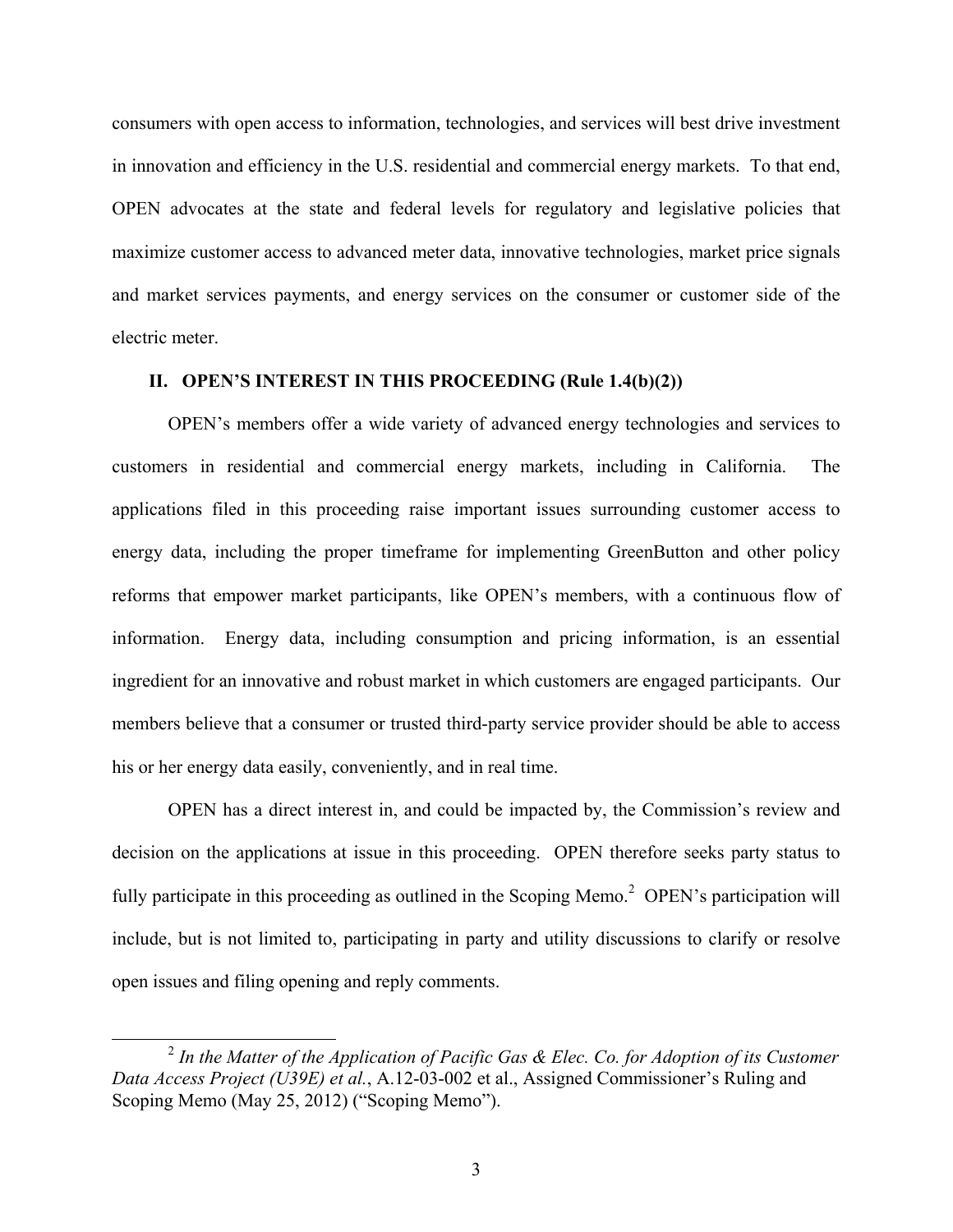#### **III. CONCLUSION**

For the foregoing reasons, OPEN has a direct and substantial interest in the issues that will be considered in this proceeding. OPEN therefore moves the Commission to grant OPEN party status in A.12-03-002, A.12-03-003, and A.12-03-004 and permit OPEN to participate in discussions and to submit comments consistent with the schedule adopted in the Scoping Memo.

Respectfully submitted,

*/s/ G. Scott Binnings* 

George D. (Chip) Cannon, Jr. G. Scott Binnings Patton Boggs LLP 2550 M Street NW Washington, DC 20037 Telephone: (202) 457-6000 Facsimile: (202) 457-6315 Email: ccannon@pattonboggs.com Email: sbinnings@pattonboggs.com

*Attorneys for the Open Energy Network* 

Dated: June 15, 2012